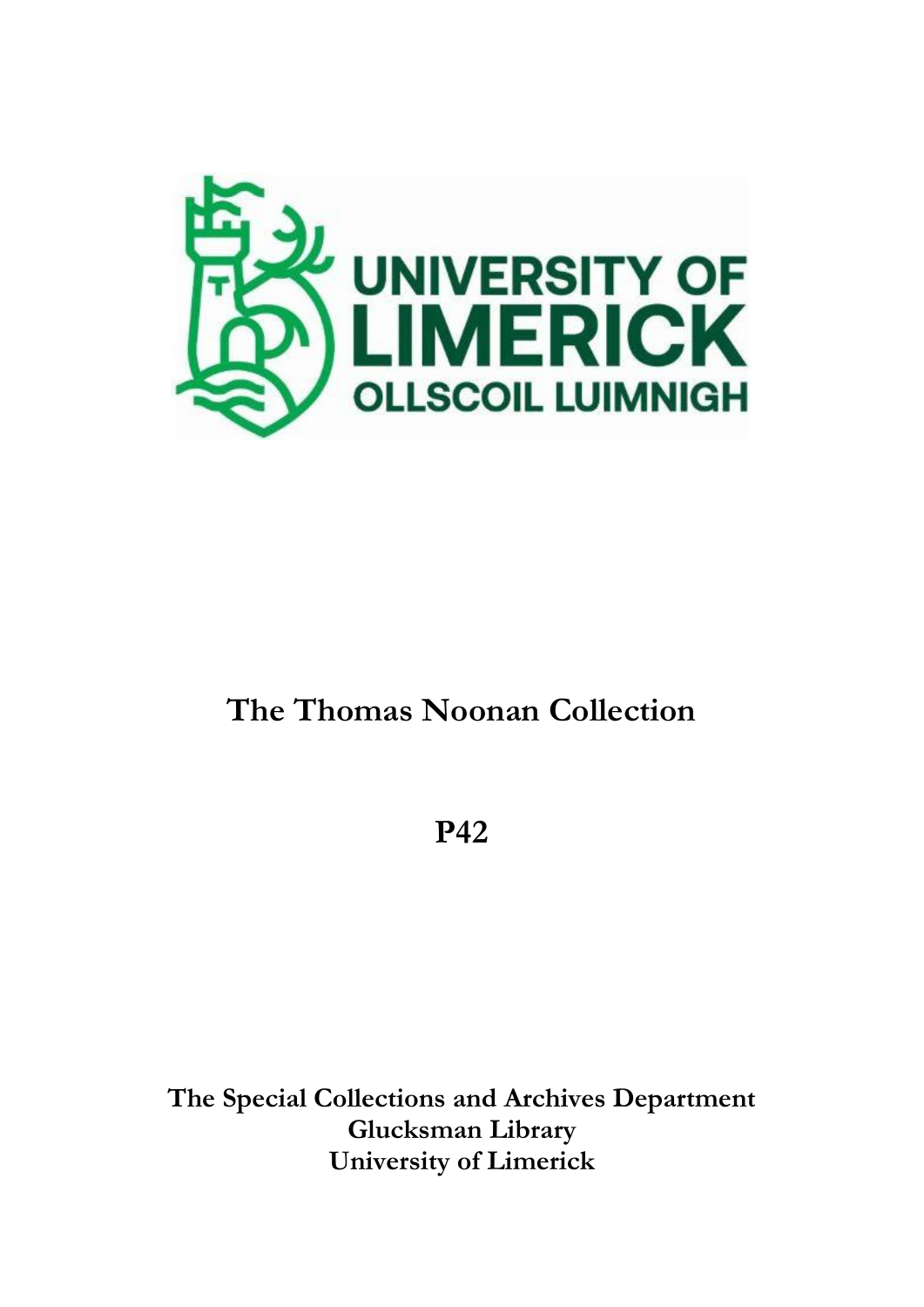## **The Special Collections and Archives Department Glucksman Library University of Limerick The Thomas Noonan Collection**

**Reference Code:** IE 2135 P42 **Title:** The Thomas Noonan Collection **Dates of Creation:** 1913-1921, 2007, 2010 **Level of Description:** Fonds **Extent and Medium:** 33 items (21 files)

**Name of Creator(s):** Noonan, Thomas (1891-1915).

**Biographical History:** Thomas Noonan was born on 23 December 1891 and lived with his parents Michael and Catherine Noonan together with his four older sisters and two younger brothers at Ballyguy, Barrington's Bridge, Limerick. Thomas was educated at Murroe National School and later spent three years as an apprentice at McBirney's Drapery Emporium in Limerick city. He was engaged in clerical work until May 1914, when the prospect of better opportunities, together with the added spur of relatives already there, encouraged his emigration to Sydney, Australia. In September 1914, he enlisted as a private in the Australian Imperial Expeditionary Force. Attached to the 13th Battalion, he spent periods of training in Australia and Egypt. In April 1915, Noonan was wounded in the landings at Anzac Cove on the Gallipoli Peninsula and was transferred to a military hospital in Cairo for treatment. In July, he was returned to front line duty in Gallipoli, where he was killed in action on 9August 1915. He is buried at the 7th Field Ambulance Cemetery in Gallipoli.

**Immediate Source of Acquisition:** Donated to the University of Limerick by Michael Noonan, nephew of Thomas Noonan, in two instalments on 28 May 2014 and 31 May 2019.

#### **CONTENT AND STRUCTURE**

**Scope and Content:** Diary, letters, campaign medals and other memorabilia relating to Thomas Noonan's military service in the First World War and his death in Gallipoli in August 1915.

**Appraisal, Destruction and Scheduling Information:** All records have been retained except for two items not connected with Thomas Noonan, which have been returned to the donor.

**Accruals:** No accruals are expected.

**System of Arrangement:** The material has been divided into four series covering Thomas Noonan's family background, his military service, his death and the commemoration of his death. The second series has been further sub-divided by form. Within each series and sub-series, the material has been arranged chronologically by date.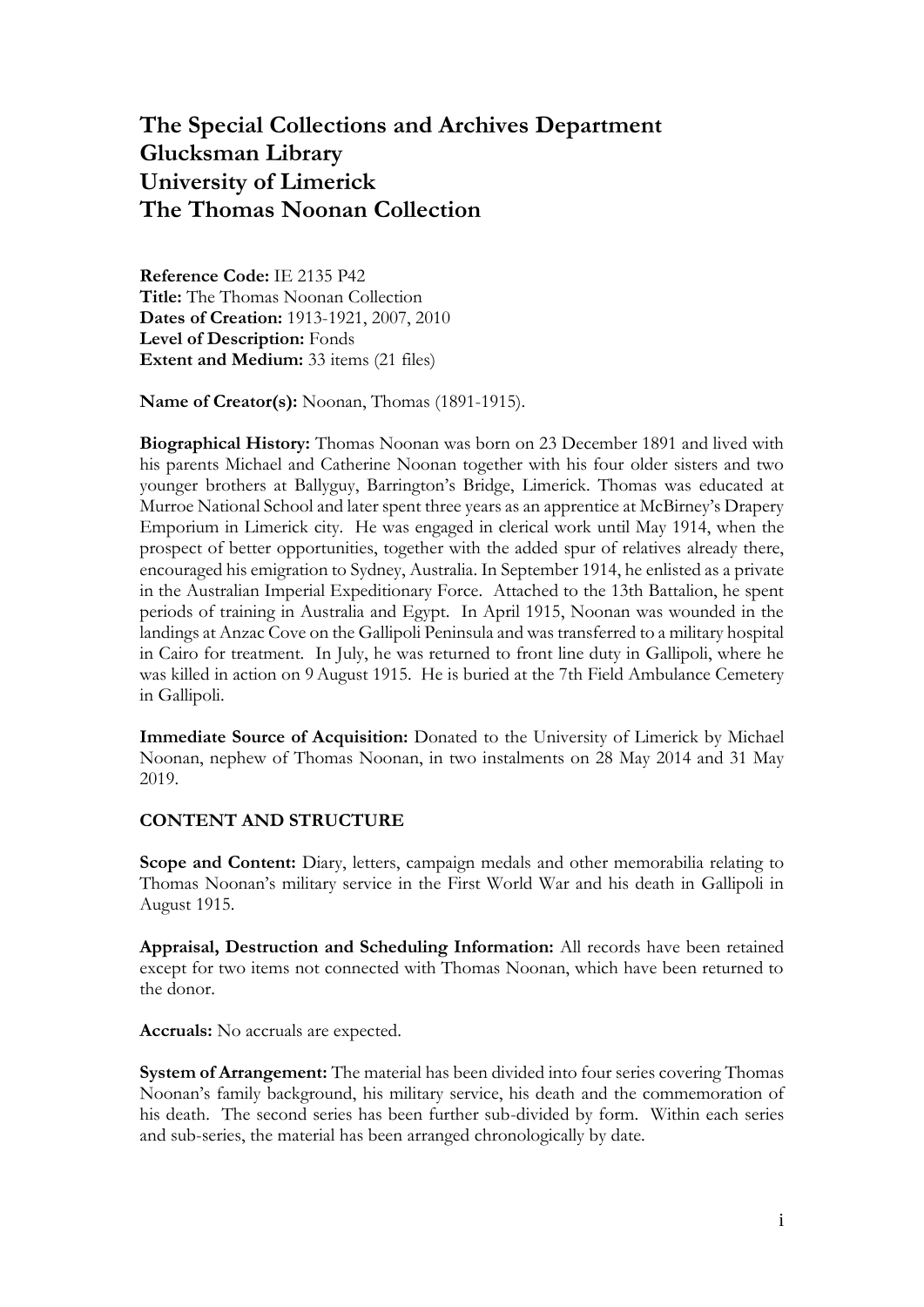#### **CONDITIONS OF ACCESS AND USE**

**Conditions Governing Access:** Unrestricted access to all items except item **P42/2/1/1**, which is too fragile to be safely handled. A typed transcript of its contents can be found in **P42/2/1/2**.

**Conditions Governing Reproduction:** Standard copyright regulations apply to all items. For photocopying or reproducing material, please consult with the staff.

**Language/ Scripts of Material:** English.

**Physical Characteristics and Technical Requirements:** Mostly paper documents in good or reasonable condition.

Finding Aids: A hard copy of the descriptive catalogue is available at the Special Collections and Archives Department, Glucksman Library, University of Limerick.

#### **ALLIED MATERIALS**

**Related Units of Description:** Thomas Noonan's enlistment and service records can be accessed on the website of the Australian National Archives at [http://recordsearch.naa.gov.au/SearchNRetrieve/Interface/DetailsReports/ItemDetail.](http://recordsearch.naa.gov.au/SearchNRetrieve/Interface/DetailsReports/ItemDetail.aspx?Barcode=8002648&isAv=N)  $a$ spx?Barcode=8002648&isAv=N. Biographical material is available from the Spirits of Gallipoli website at [http://www.spirits-of-gallipoli.com/project/result/NOONAN-T-](http://www.spirits-of-gallipoli.com/project/result/NOONAN-T-204.htm)[204.htm.](http://www.spirits-of-gallipoli.com/project/result/NOONAN-T-204.htm)

#### **DESCRIPTION CONTROL**

**Archivist's Note:** Papers arranged and described by Kevin Russell under the supervision of Anna-Maria Hajba.

**Rules or Conventions:** This description follows guidelines based on *ISAD(G)* 2nd edition, 2000; *Irish Guidelines for Archival Description*, 2009; *National Council on Archives: Rules for the Construction of Personal, Place and Corporate Names*, 1997; and *EAP Guidance on Data Protection for Archive Services, 2018*.

**Date of Description:** February 2015. Amended June 2019 and revised May 2021.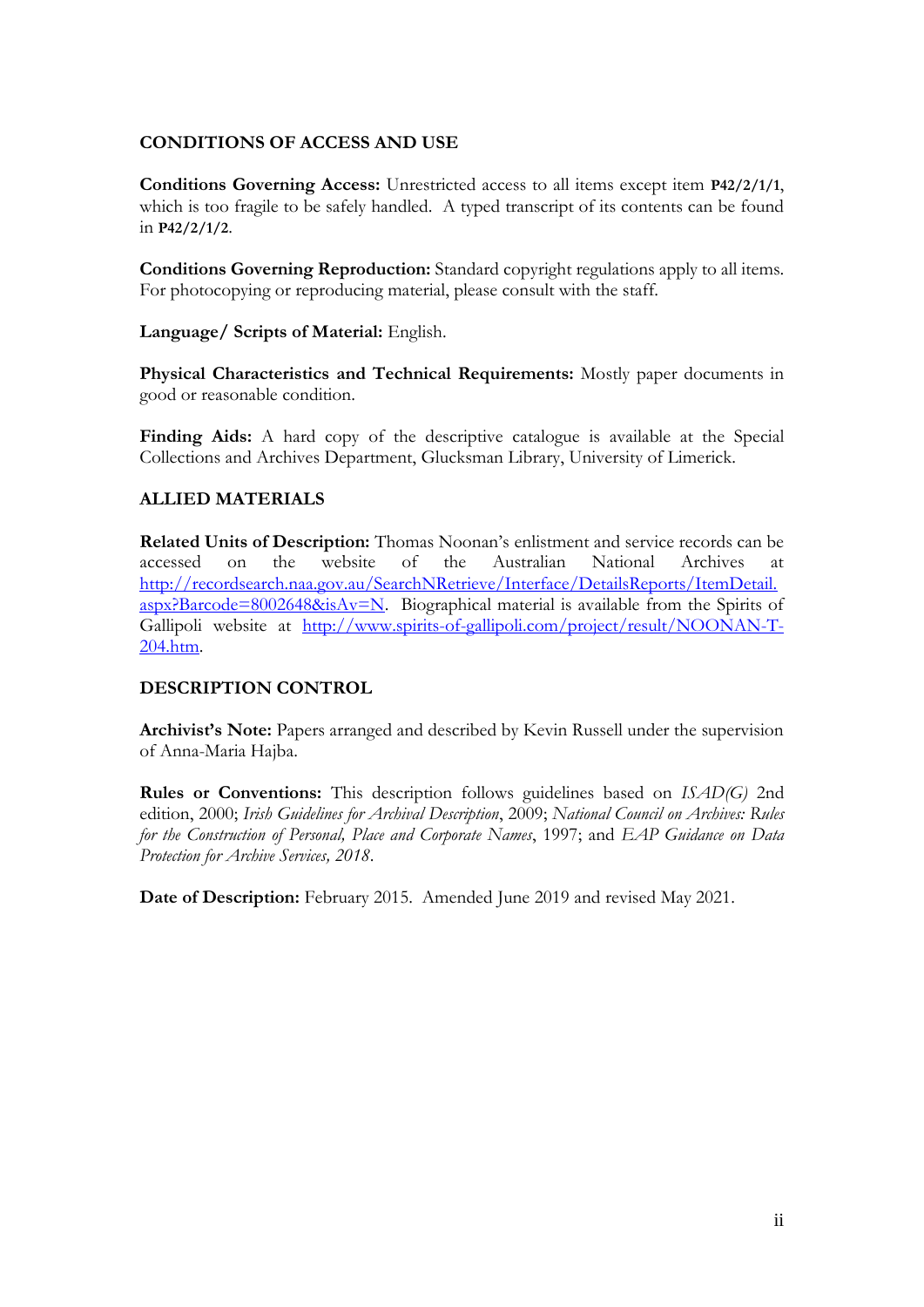# Contents

| $\mathbf{2}$            |                                                             |  |
|-------------------------|-------------------------------------------------------------|--|
|                         |                                                             |  |
| 3                       |                                                             |  |
| $\overline{\mathbf{4}}$ | HIS CAMPAIGN MEDALS AND OTHER ITEMS OF COMMEMORATIVE NATURE |  |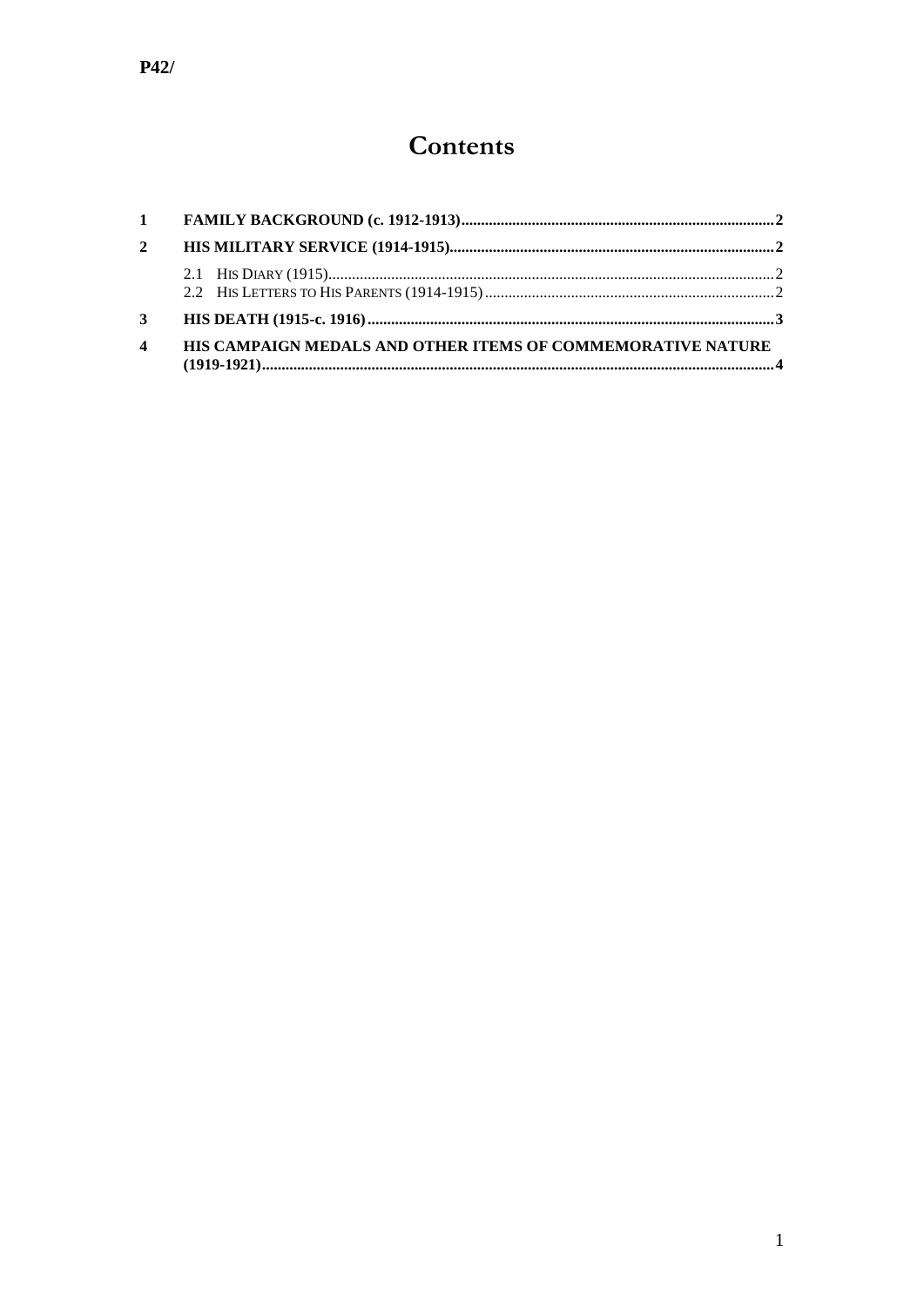#### **The Thomas Noonan Collection**

#### <span id="page-4-0"></span>**1 FAMILY BACKGROUND (c. 1912-1913)**

**1/1** [c. 1912-1913] Black and white group portrait (194 x 149 mm) of the Noonan family. Thomas Noonan is second from the left in the back row.

1 item

#### <span id="page-4-1"></span>**2 HIS MILITARY SERVICE (1914-1915)**

#### <span id="page-4-2"></span>**2.1 His Diary (1915)**

**2/1/1** 1915 Pocket diary (50 x 75 mm) containing intermittent entries made in Australia and Gallipoli between 1 January and 6 August 1915. The last few pages contain entries on pay and directions for the use of Stymol tablets. *This item is too fragile to be safely handled*. For a transcript of the contents, see **P42/2/1/2**.

1 item (72 pp.)

**2/1/2** 2015 Transcript of **P42/2/1/1**.

22 pp.

#### <span id="page-4-3"></span>**2.2 His Letters to His Parents (1914-1915)**

- **2/2/1** 20 July 1914 From Waewera, 11 Rowe Street, Woollahra, Sydney, Australia, describing his journey through Cape Town, Durban, Albany and Melbourne; the Irish community living in Melbourne; and his arrival in Sidney. *Fragile*. 5 pp.
- **2/2/2** [January 1915] On active service after parting from Melbourne with the 13th Brigade, giving details of life at sea. *Fragile*.

2 pp.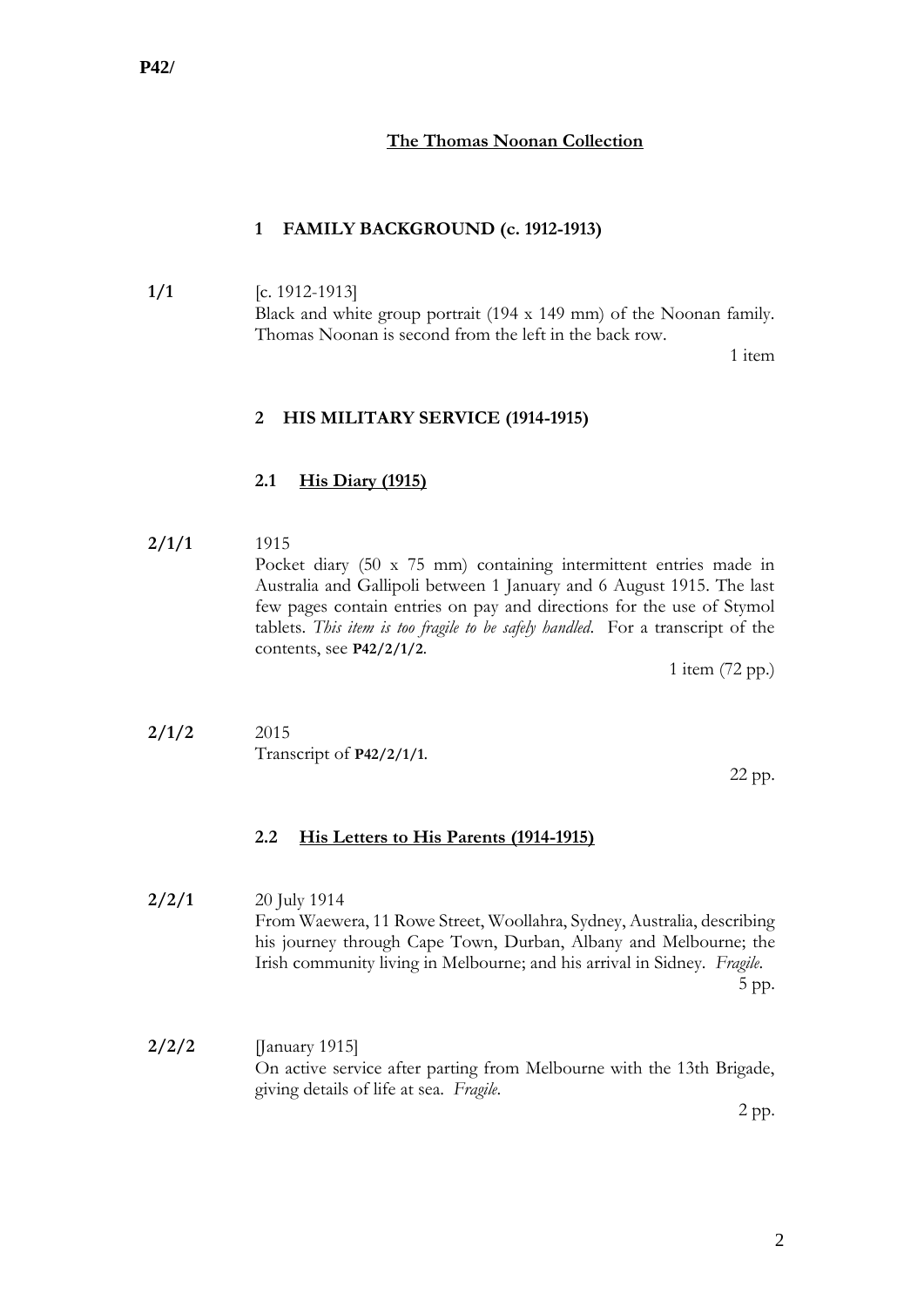### **P42/**

<span id="page-5-0"></span>

| 2/2/3 | 1 March [1915]<br>From The Aerodrome, Heliopolis, Egypt, outlining his sea voyage from<br>the port of Alexandria, describing Cairo and Heliopolis and providing<br>details of his activities at the training camp in Egypt. Fragile.        |
|-------|---------------------------------------------------------------------------------------------------------------------------------------------------------------------------------------------------------------------------------------------|
|       | 4 pp.                                                                                                                                                                                                                                       |
| 2/2/4 | 14 March 1915<br>From Heliopolis, Egypt, speculating where his regiment is to be deployed<br>and expressing his views on enlisting in the army. Fragile and damaged.<br>2 pp.                                                               |
| 2/2/5 | 4 May 1915<br>From Kasr-el-Ainy Hospital, Cairo, Egypt, describing his part in the<br>Anzac landing under fire at Gallipoli, his wounding a few days later and<br>his subsequent transportation to the military hospital in Cairo.<br>6 pp. |
| 2/2/6 | 17 May 1915<br>From The Citadel, Cairo, Egypt, providing further details of the Anzac<br>landing at Gallipoli and observations of bayonet charges, shell fire and<br>enemy cruelty.<br>$5$ pp.                                              |
| 2/2/7 | 17 July 1915<br>From Gallipoli Peninsula, Dardanelles, describing his living conditions<br>and asking for cigarettes and writing paper.<br>2 pp.                                                                                            |
| 2/2/8 | 2015<br>Transcripts of P42/2/2/1-7.<br>7 items                                                                                                                                                                                              |
|       | HIS DEATH (1915-c. 1916)<br>3                                                                                                                                                                                                               |
| 3/1   | 16 September 1915<br>Copy of The Sidney Morning Herald, containing on page 3 Thomas<br>Noonan's photograph and a notice of his death.<br>1 item                                                                                             |
| 3/2   | [c. 1915-1916]<br>Mortuary card in memory of Thomas Noonan.<br>1 item                                                                                                                                                                       |